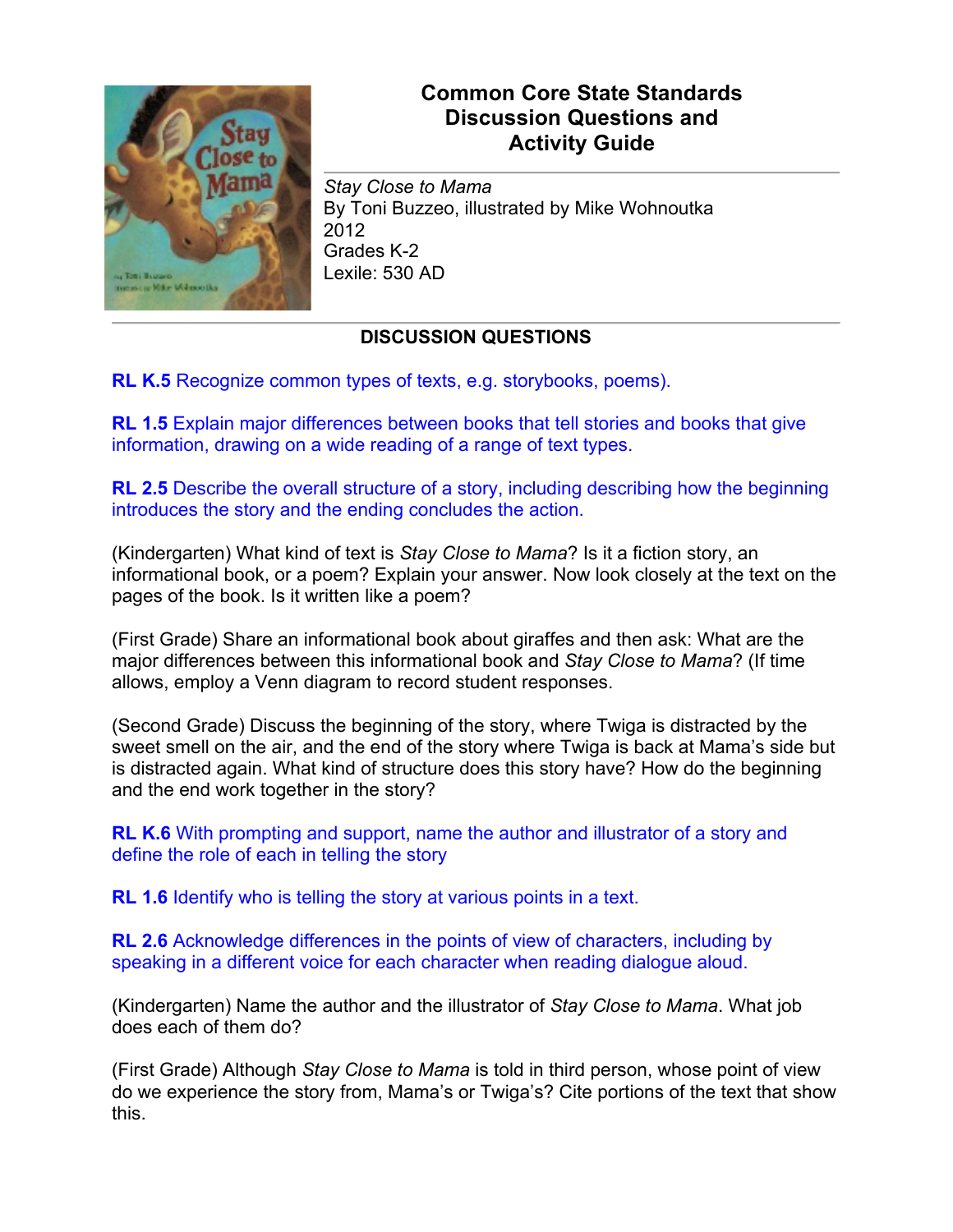(Second Grade) Begin by reading passages that represent what Mama is thinking/saying in her voice and then passages which represent what Twiga might be thinking in his voice. Ask: How would the story change if it were written entirely in Twiga's point of view or entirely in Mama's point of view.

**RL K.7** With prompting and support, describe the relationship between illustrations and the story in which they appear (e.g., what moment in a story an illustration depicts).

**RL 1.7** Use illustrations and details in a story to describe its characters, setting, or events.

**RL 2.7** Use information gained from the illustrations and words in a print or digital text to demonstrate understanding of its characters, setting, or plot.

After reading *Stay Close to Mama* aloud once, return to a second reading of the story in which you discuss exactly which text is being illustrated on each spread. Ask: How do the illustrations help you to understand the characters, setting, and plot?

## **ACTIVITIES**

**RL K.9** With prompting and support, compare and contrast the adventures and experiences of characters in familiar stories.

**RL 1.9** Compare and contrast the adventures and experiences of characters in stories.

**RL 2.9** Compare and contrast two or more versions of the same story (e.g., Cinderella stories) by different authors or from different cultures.

(Kindergarten and Grade 1) After reading *Stay Close to Mama* aloud and discussing its characters, setting, and plot, compare and contrast Twiga's adventures and experiences with another of Toni Buzzeo's stories set on the African savanna, such as *Just Like My Papa* (2013) or *My Bibi Always Remembers* (2014).

(Grade Two) After reading *Stay Close to Mama* aloud, compare and contrast this published version of the story with the original story that Toni Buzzeo heard when she made her first visit to Kenya, Africa. You can read this version if you visit Toni Buzzeo's website at www.tonibuzzeo.com. Visit the *Stay Close to Mama* page and scroll down to *Interested in More?* Click on the link to MOMMA DRAMA where you can read the true story.

**W K.7** Participate in shared research and writing projects (e.g., explore a number of books by a favorite author and express opinions about them).

**W 1.7** Participate in shared research and writing projects (e.g., explore a number of "how-to" books on a given topic and use them to write a sequence of instructions).

**W 2.7** Participate in shared research and writing projects (e.g., read a number of books on a single topic to produce a report; record science observations).